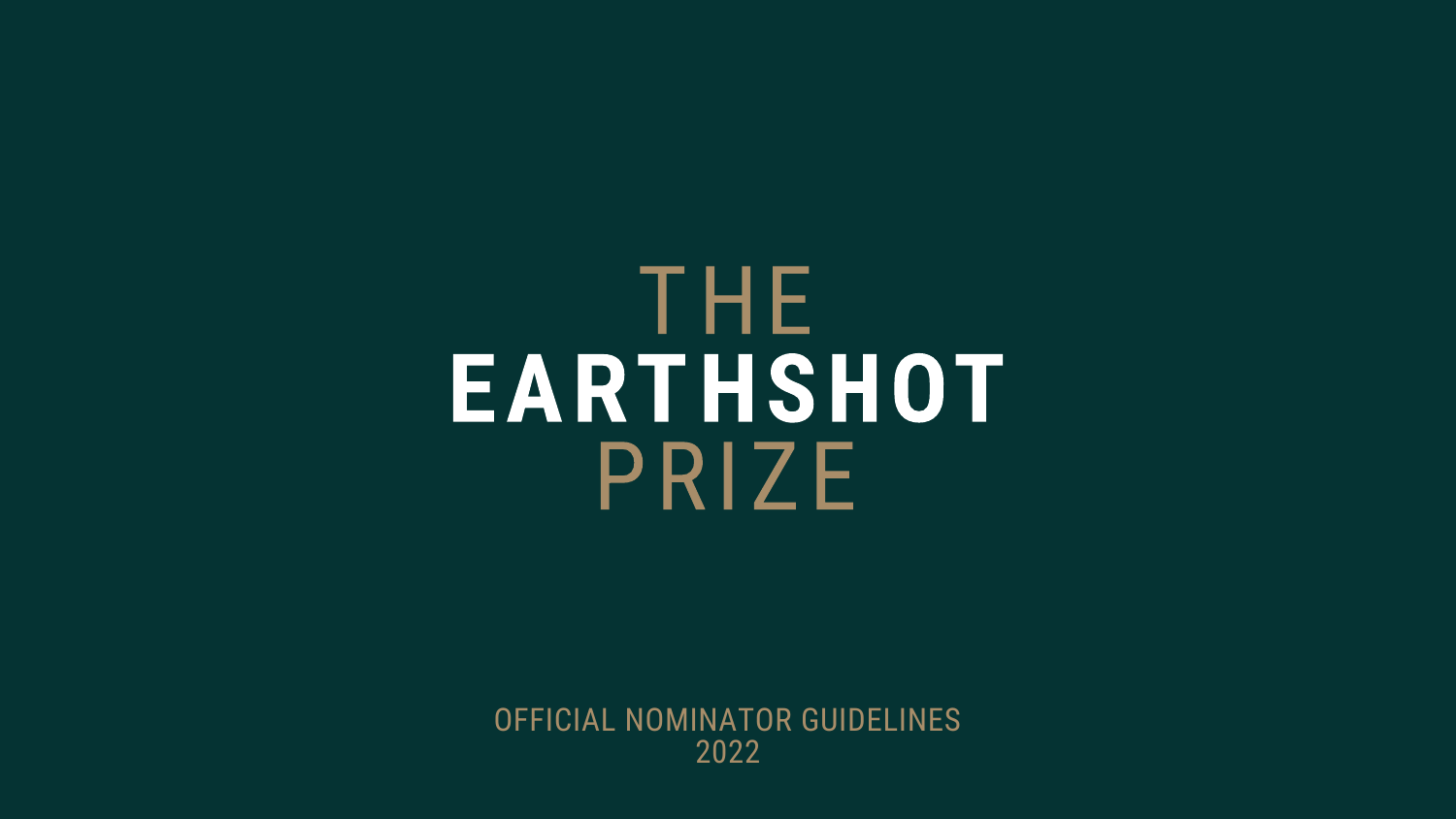## **SELECTION PRIORITIES** EARTHSHOTS, CRITERIA AND FOCUS AREAS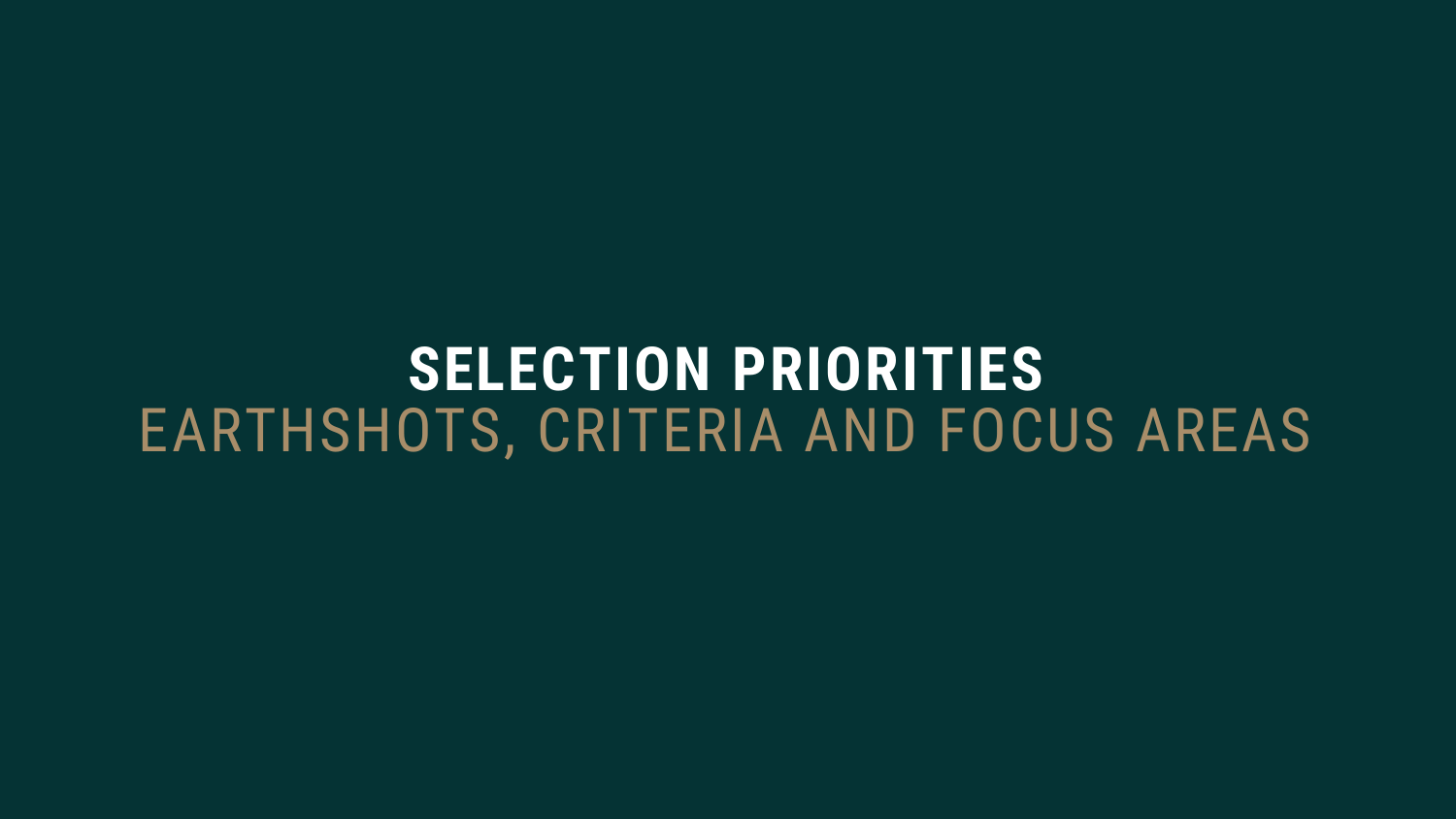### THE FIVE EARTHSHOTS 10 15 FINALISTS, 5 WINNERS



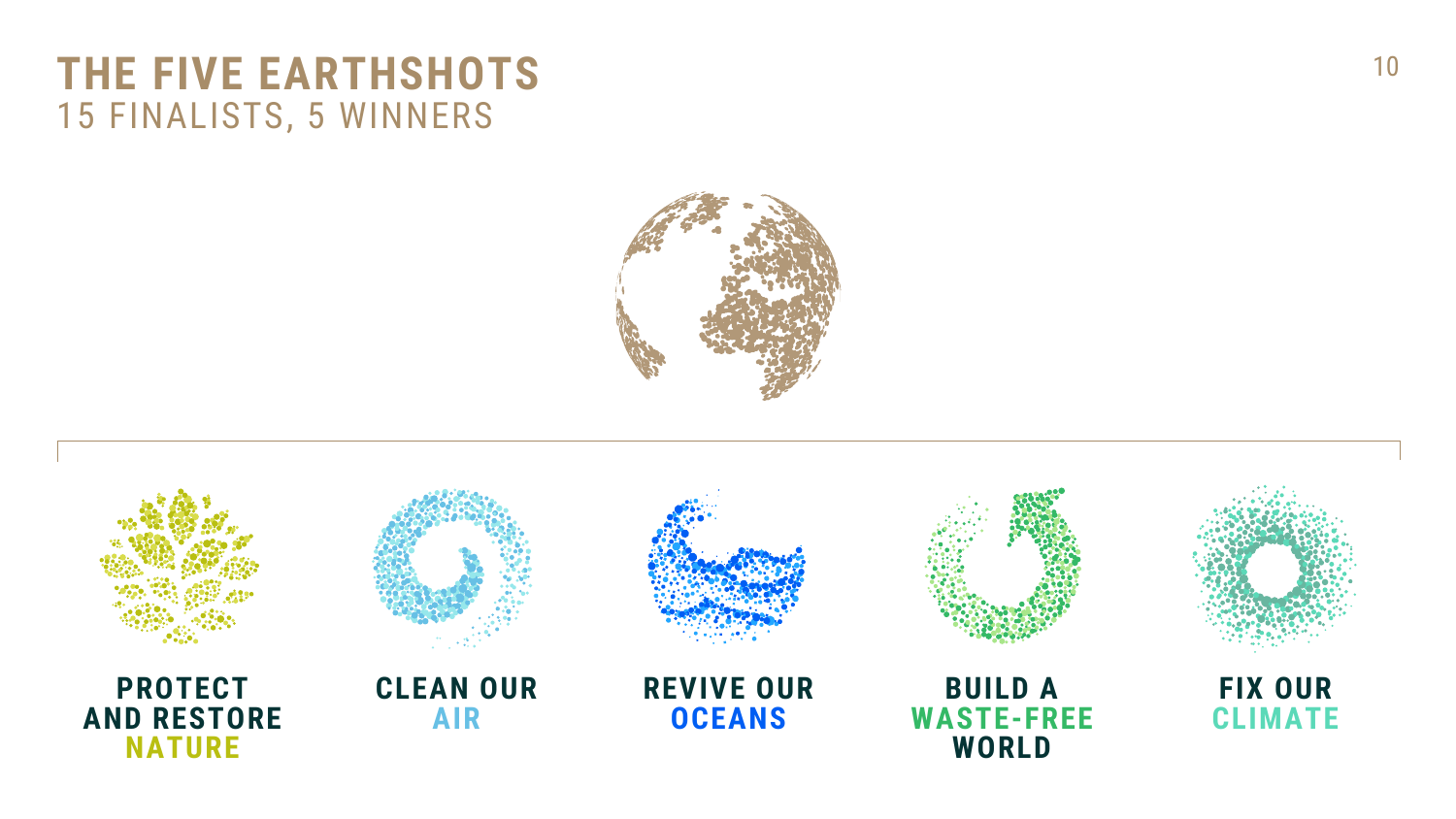## **OUR SELECTION PRIORITIES FOR 2022** HOW WE SELECT WINNERS FOR EACH EARTHSHOT

Our selection priorities provide transparency on our areas of particular focus. To craft these priorities, we have consulted widely with experts and conducted extensive research and analysis.



Type of intervention: preventative, adaptive, restorative

**FIVE CROSS-CUTTING FILTERS TO ASSESS AGAINST**

**PLUS WILDCARDS**

Diversity of nominations: geographic, sector, demographic, nominee type

Stage of solution: beyond idea stage and at a tipping point for scaling within five years

Characteristics of nominations: inspiring, inclusive, impactful

Key enablers: data, finance and legal, women and Indigenous leadership

**2022 NOMINEE COHORT The COHORT Top nominees go through to selection**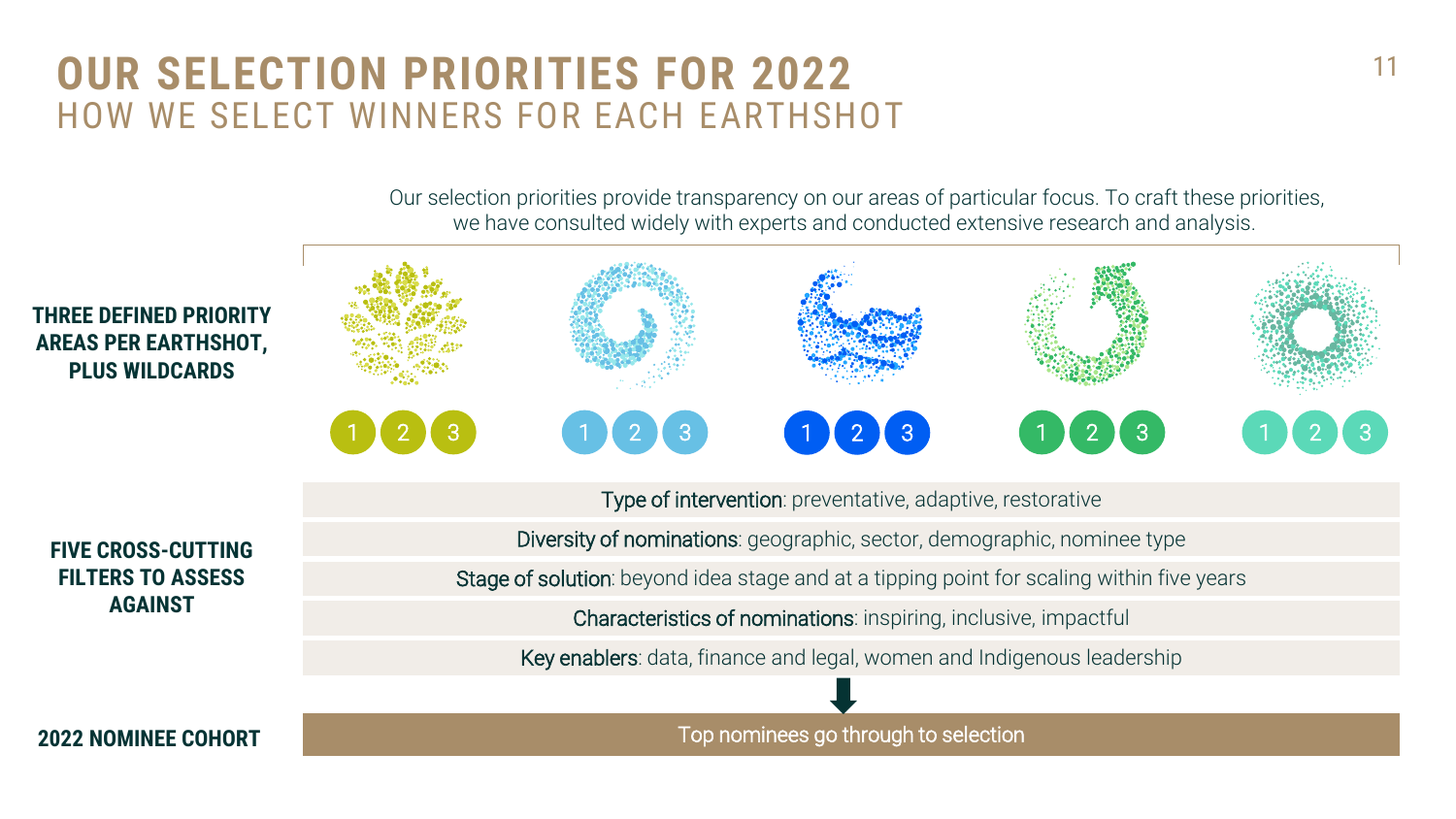## **OUR SELECTION FOCUS AREAS** 12 THREE PRIORITY AREAS WITHIN EACH EARTHSHOT

#### **PROTECT AND RESTORE NATURE**

- 1. Paying environmental stewards and improving land rights
- Using agricultural commodity markets as a lever to reduce harm to tropical forests
- Increasing yields in biodiverse, regenerative agriculture

#### **CLEAN OUR AIR**

- 1. Engaging citizens in data collection and advocacy
- Stopping the burning of agriculture and forests
- Addressing personal transportation

#### **REVIVE OUR OCEANS**

- 1. Reducing and addressing overfishing
- Developing ocean ecosystem services that mitigate climate change: 'blue carbon'
- Advancing climate change solutions with ocean benefits

#### **BUILD A WASTE-FREE WORLD**

- 1. Preventing the excessive use of resources
- 2. Extending the use of goods (particularly food, clothes, plastics)
- 3. Better managing waste once it has been generated

#### **FIX OUR CLIMATE**

- Transitioning to renewable energy
- Reducing methane emissions
- 3. Constructing buildings fit for the future

This is a guide, and not a prescriptive and exhaustive set of criteria. We would love to see nominations from these priority areas, but will consider nominations on any topic within any Earthshot. We encourage 'wildcard' nominations and insights we haven't considered, particularly when those nominations have the potential to inspire people globally.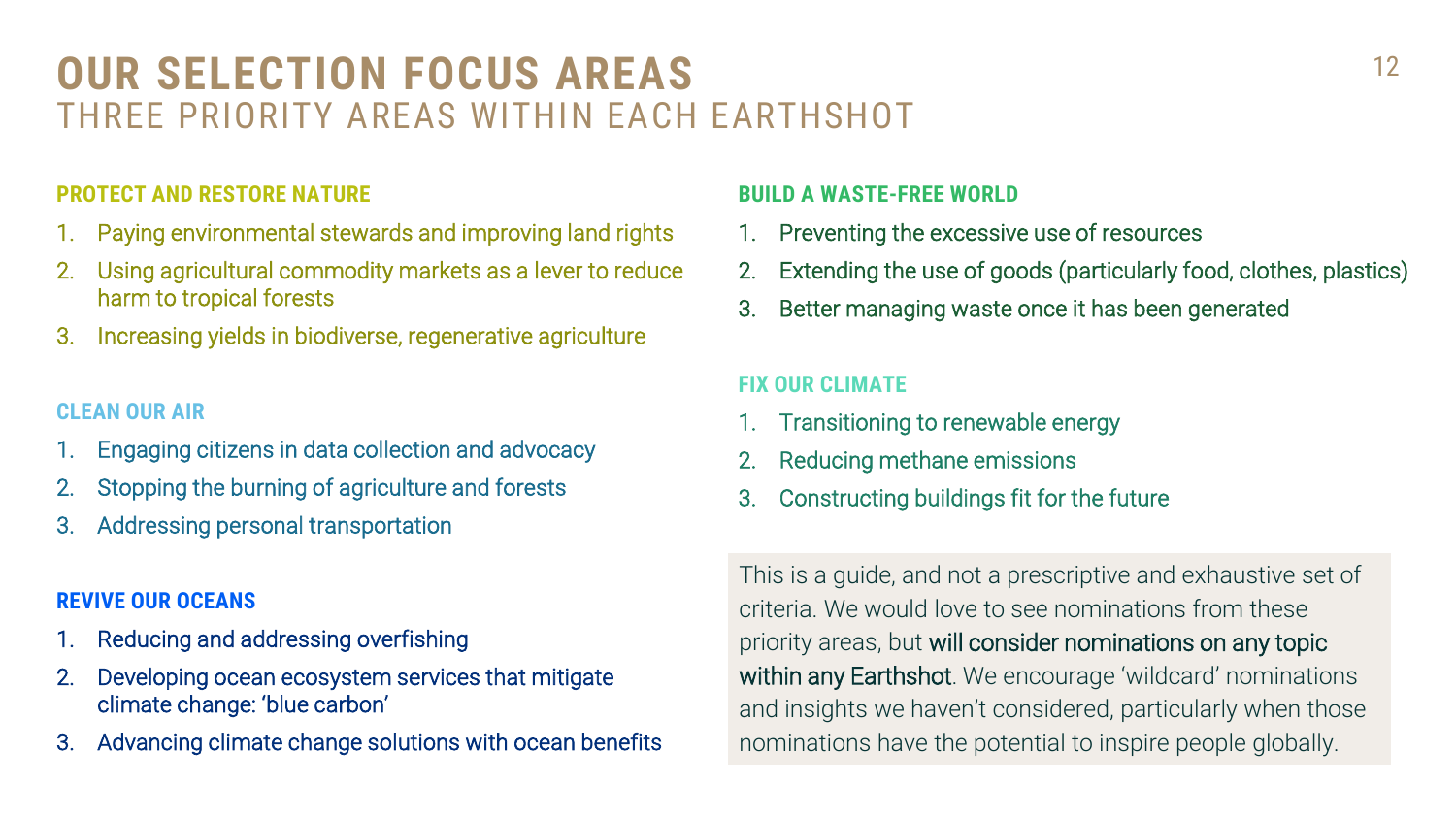## **OUR FIVE FILTERS FOR ASSESSING NOMINATIONS** 13 1. TYPE OF INTERVENTION

#### We seek three types of intervention:

- **Prevention:** we primarily seek innovations that can provide an alternative to approaches that cause harm, such as renewable energy instead of fossil fuels, like [AEM Electrolyser](https://www.enapter.com/).
- Restoration: we want to make systems we use today better. In this, we seek innovations that are regenerative or restorative: e.g. restoring corals, like [Coral Vita](https://www.coralvita.co/).
- Adaptation: we know that much damage is already done. We seek innovations that help minimise the impact on people and on the environment: e.g. adapting man-made coastal defences into marine ecosystems like [Living Seawalls](https://www.livingseawalls.com.au/).

While our selection process seeks nominations from all three categories, in 2022 we will put additional weighting on preventative solutions as they address the source of the problem.

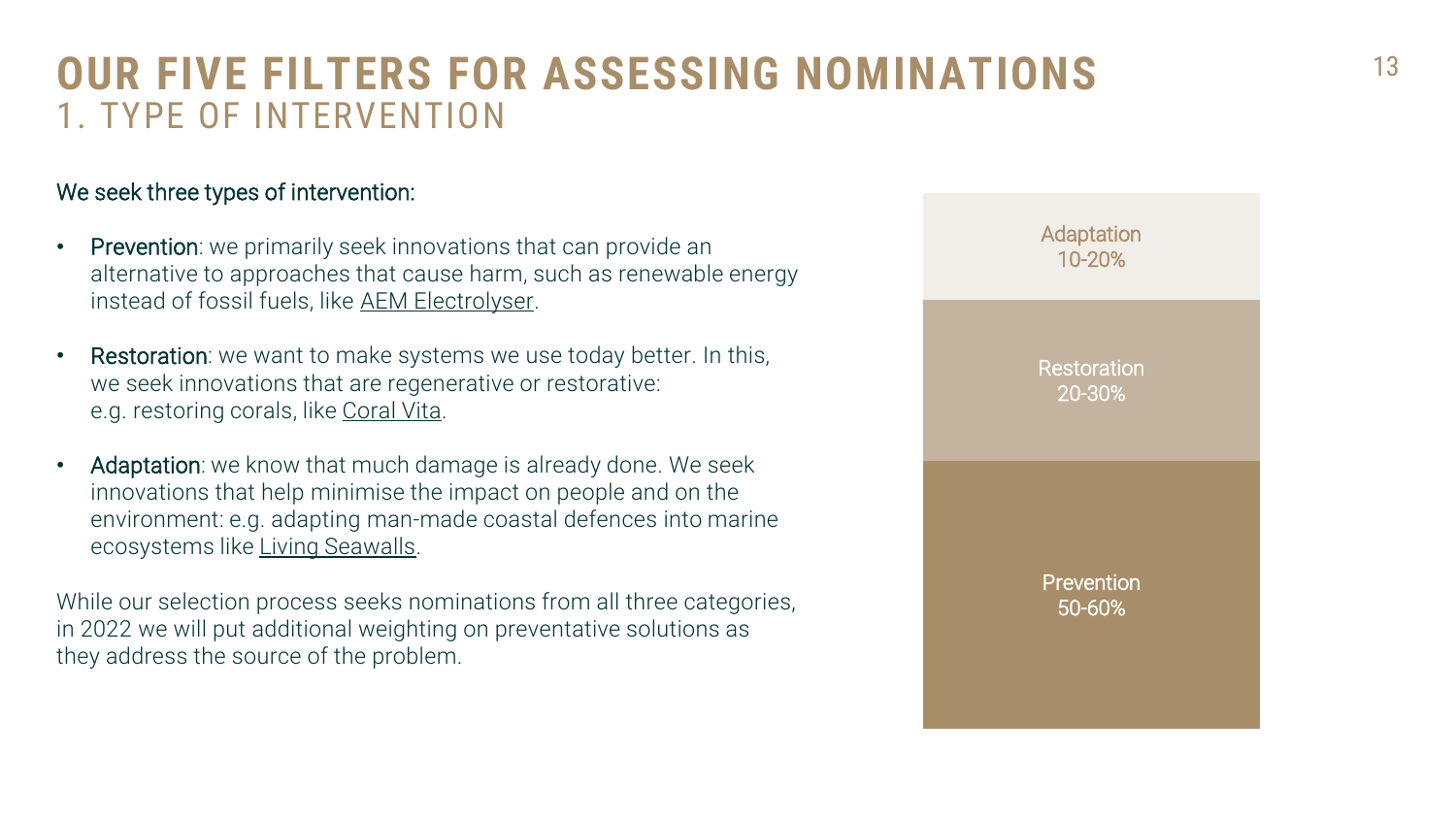## **OUR FIVE FILTERS FOR ASSESSING NOMINATIONS** 14 2. DIVERSITY OF NOMINATIONS

You can nominate a solution from any country or sector in the world. This could be:

- An individual (such as a leader or an activist)
- A team or small group of individuals
- An organisation (not-for-profit or for-profit)
- A public sector body/government (including a country or city)
- A partnership/consortium of more than one organisation

Last year our finalists included a schoolgirl, a grassroots nonprofit, tech-driven start-ups, global data monitoring systems, a city and a country.

Diversity is our strength and will be a key consideration in our selection process to ensure our finalists represent a diverse range of nominee types, sectors, geographies and demographics.

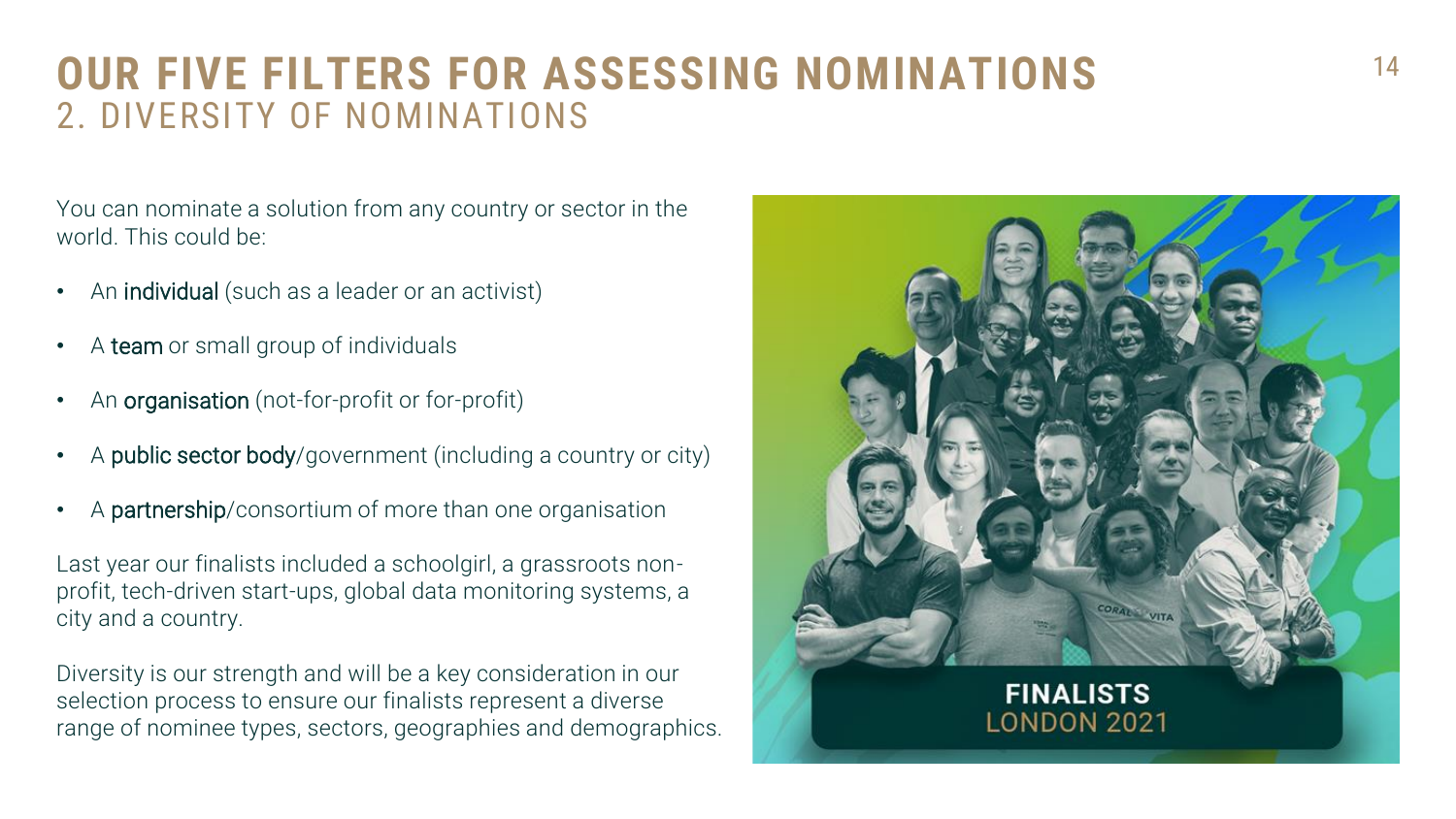## **OUR FIVE FILTERS FOR ASSESSING NOMINATIONS** 15 3. STAGE OF SOLUTION

The Earthshot Prize focuses on solutions that with monetary, communications, network and organisational support can rapidly scale or be replicated. We seek solutions that:

- Are beyond idea stage
- 2. Have working prototypes or executed pilots that demonstrate the effectiveness of their solution
- 3. Have tested their solution in-field or with target audience
- 4. May already be in market with "customers" or audiences but to a limited scale

The Earthshot Prize is looking for teams that have been able to make significant progress in the last year. What "breakthroughs", whether it be the solution or the organisation, demonstrate recent progress? Examples of breakthroughs include:

- Creation/iteration of a functional prototype
- Launch of an in-market pilot program
- Close of a first customer/contract
- Successful fundraising
- Completion of major research trial
- Launch in new geography or sector
- Key hires made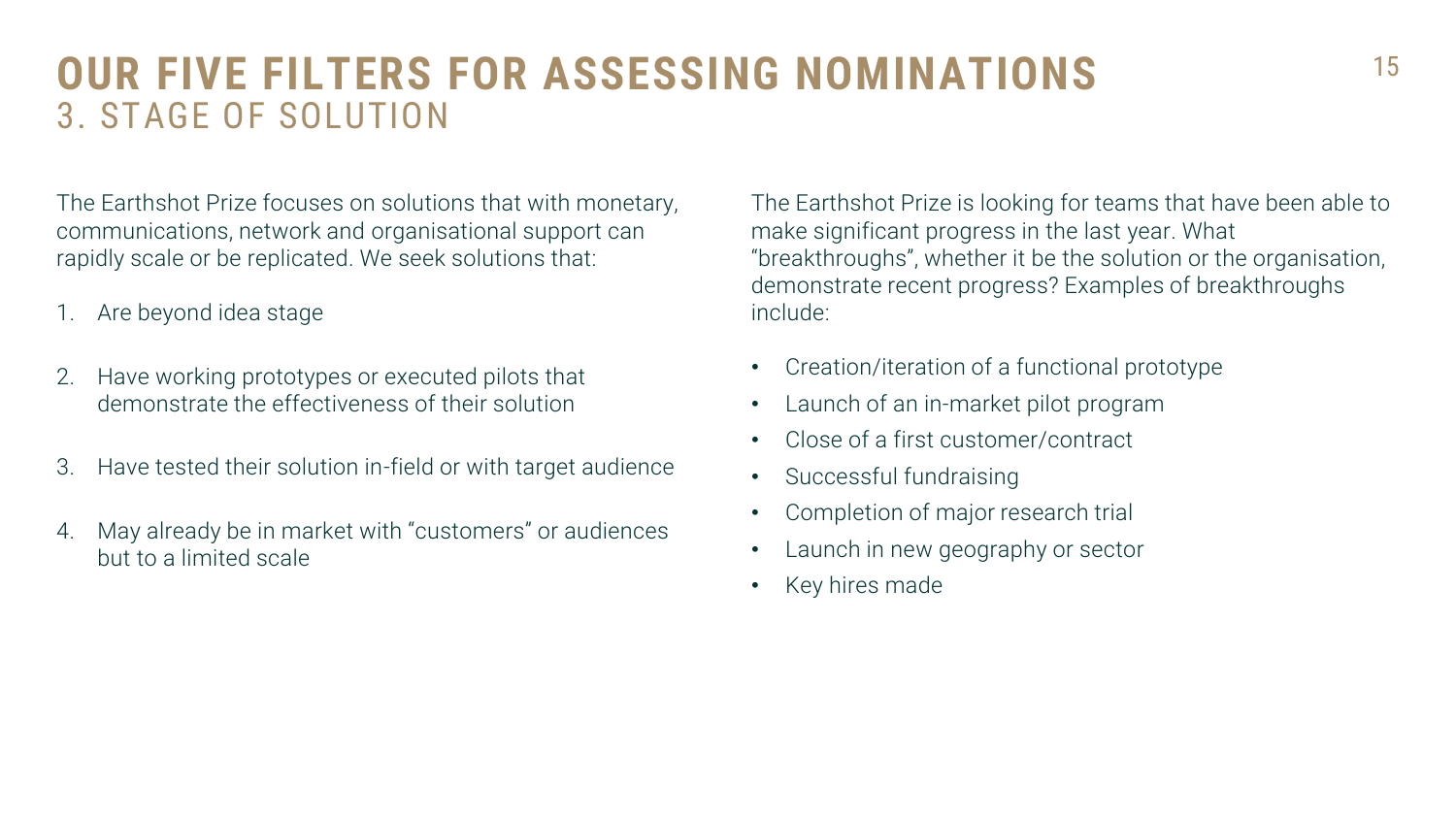## **OUR FIVE FILTERS FOR ASSESSING NOMINATIONS** 16 4. CHARACTERISTICS OF NOMINATIONS

We will select solutions that are...



spark the imagination with a powerful, simple, hopeful story so that people everywhere can feel part of the movement

build inclusion, equity, and benefits for people into the activities and impact of the solution

proven impact, and potential to scale this impact to catalyse system change for one of our Earthshots by 2025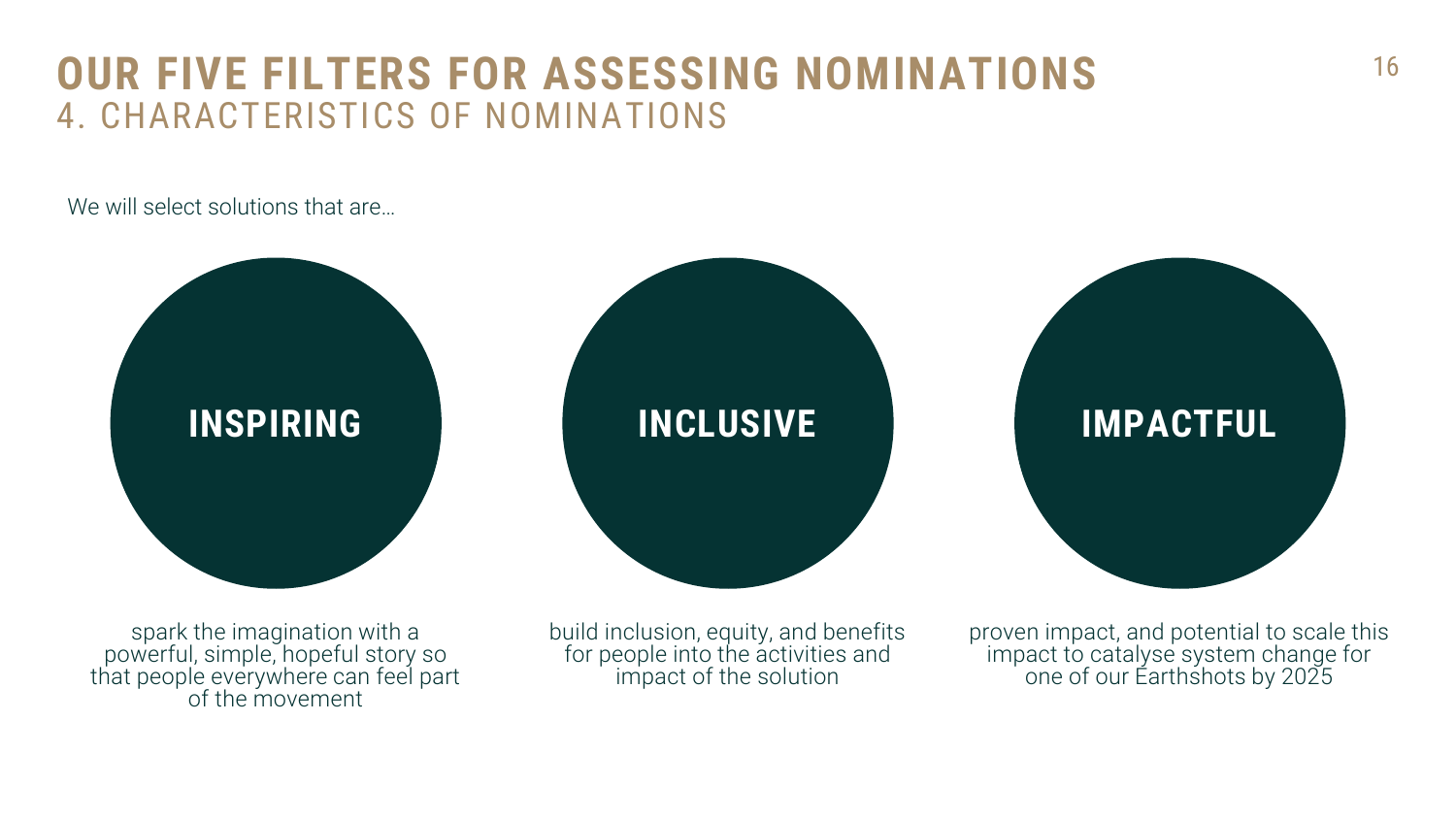## **OUR FIVE FILTERS FOR ASSESSING NOMINATIONS** 17 5. ENABLERS

We see four cross-cutting areas that are disrupting eco-innovations and unlocking new solution sets across our five Earthshots. We will seek out and weight nominations that play one, many or all of the four enabling factors.

- 1. Solutions that leverage the disruptive force of democratised data technologies.
- 2. Solutions that leverage new financial and legal mechanisms.
- 3. Solutions led and informed by women and Indigenous voices.
- 4. Wildcards. Crazy, mad, magical solutions.